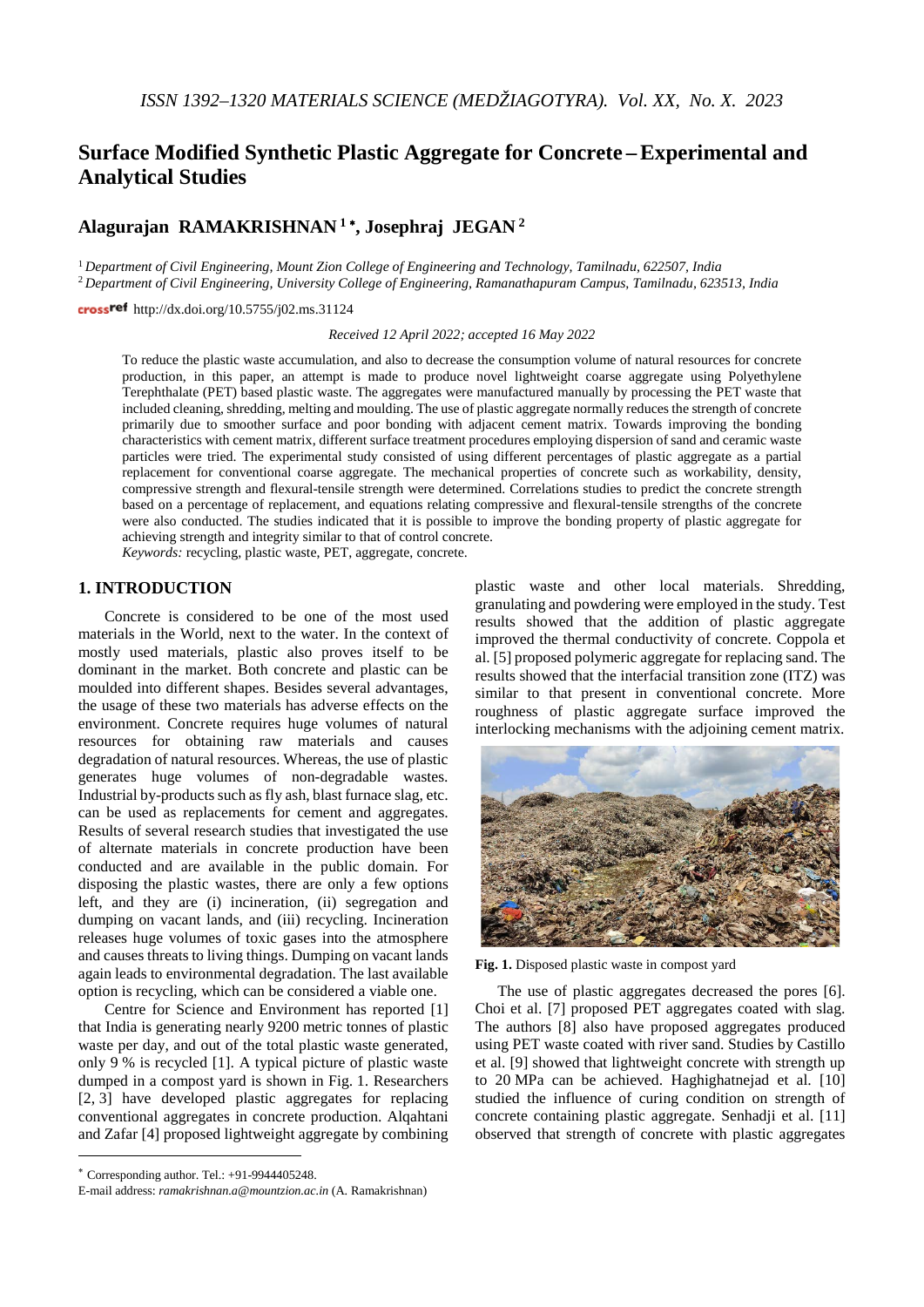can be improved by using higher strength of cement. Kou et al. [12] proposed concrete with clay aggregate and plastic aggregate. Internal bleed water around the plastic aggregates decreased the strength of concrete. Górak et al. [13] proposed plastic aggregates similar to Choi et al. [7] with modified surface characteristics. Sabau and Vargas [14] have used  $40 - 60$  % of e-plastic waste in concrete and observed that the use of e-plastic waste decreased the strength. Ashok et al. [15] conducted research on activated recycled plastic waste aggregate in concrete.

Some of the favourable results of using plastic aggregates in concrete as reported in the literature are lower density, increased ductility, lower drying shrinkage, higher resistance to chloride ion penetration, increased workability, decreased thermal conductivity, better abrasion resistance and high durability (in terms of water absorption and chloride permeability). Some of the negative effects of using plastic aggregates are decreased strength and increased drying shrinkage. A critical review of the literature indicated that many studies used scrapped/grounded plastic wares in concrete. Synthetic aggregates by using plastic wastes are found to be very limited. Some available studies that used synthetic plastic aggregates are reported by Alqahtani and Zafar [4], Coppola et al. [5] and Castillo et al. [9]. Only a very few researchers have tried modifying the surface conditions of plastic aggregate for achieving better bonding properties with the adjoining cement matrix. In this paper, an attempt has been made to produce plastic aggregate from PET waste. The surface characteristic of plastic aggregate was modified by the addition of sand or ceramic particles during the production process. This was done to improve the bonding properties with the cement matrix. The compressive strength of the produced plastic aggregate was determined. The produced plastic aggregate was used in concrete specimens for determining their mechanical properties. In this paper, experiments were conducted to determine the workability, compressive strength, flexural tensile strength and ultrasonic pulse velocity (UPV) of the concrete specimens containing the proposed PET-based aggregate. Correlation studies were also made to determine the relationship between the compressive strength and the percentage of replacement.

# **2. EXPERIMENTAL DETAILS**

The experimental study consisted of the production of plastic aggregate from PET wastes and, the casting and testing of concrete specimens. Different percentages (10 %, 20 % and 30 %) of the proposed plastic aggregate were used as replacements for coarse aggregate. The workability of concrete was determined using the slump cone test as per IS-1199 [16]. Compressive strength and flexural strength of the concrete specimens were determined as per IS-516 [17] after a curing period of 28 days by immersion in water. The compressive strength of concrete was determined on 100mm cube specimens and flexural strength on 500x100x100mm prism specimens.

### **2.1. Manufacturing of plastic aggregates**

The production of plastic aggregate involved the collection of PET waste, cleaning, shredding, melting and moulding. The flow chart given in Fig. 2 shows the production process. All three types of plastic aggregates are shown in Fig. 3. Aggregate P consisted of only plastic, aggregate PS consisted of plastic and sand particles, and aggregate PC consisted of plastic and ceramic particles.

### **2.2. Properties of plastic aggregates**

The specific gravity of the produced plastic aggregates was determined as per ASTM D792<sup>18</sup>, and was determined to be 0.889, 0.895 and 1.157 for aggregates P, PS and PC. Particle size distribution of the aggregates was determined as per IS-2386 (Part 3) [19]. In IS-2386, two different types of coarse aggregates have been defined, and they are (i) single-sized aggregate, and (ii) graded aggregate. Sieve analysis of the proposed plastic aggregates was conducted and the results are given in Table 1.



**Fig. 2**. Flowchart showing the production process of plastic aggregates



**Fig. 3.** Picture of proposed plastic aggregates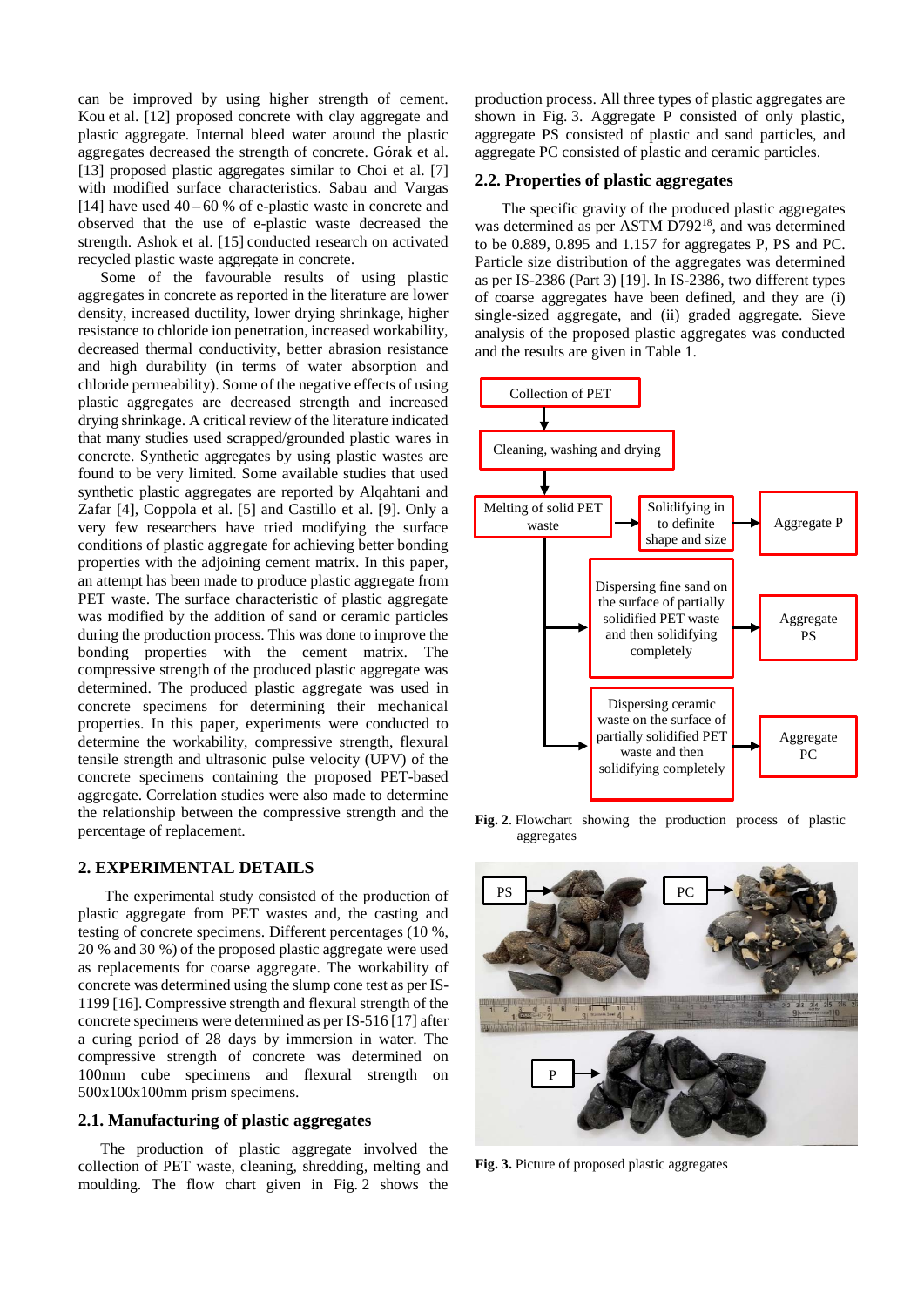Table 1 indicated that the proposed plastic aggregate satisfied the single-sized aggregate specifications.

| Sl. | <b>IS Sieve</b>  | Percentage passing |       |       |         |  |
|-----|------------------|--------------------|-------|-------|---------|--|
| No. | mesh size,<br>mm | P                  | PS    | PC.   | Control |  |
|     | 20               | 100.0              | 100.0 | 100.0 | 100.00  |  |
| 2   | 16               | 2.93               | 2.86  | 8.28  | 73.00   |  |
| 3   | 12.5             | 0.15               | 2.20  | 7.96  | 32.00   |  |
| 4   | 10               | 0.03               | 1.96  | 7.76  | 5.00    |  |
| 5   | 4.75             | 0.00               | 1.96  | 4.36  | 0.00    |  |
|     | Pan              | 0.00               | 0.00  | 0.00  | 0.00    |  |

**Table 1.** Particle size distribution

The compressive strength of the proposed plastic aggregate 'P' was determined by testing individual aggregate particle. Two ends of the plastic aggregate particle were cut to produce an even and horizontal surface for enabling uniform loading and stability of the specimen during testing. The picture of plastic aggregate particles used for compression testing is shown in Fig. 4.



**Fig. 4.** Plastic aggregate particle for compression testing

The compression testing was conducted in a Compression Testing Machine (CTM) of 1000 kN capacity. The loading rate was kept as 0.5 kN/sec. The picture of tested specimens is shown in Fig. 5. During testing, it was observed that the plastic aggregate particle did not fail by crushing (Fig. 5). The plastic aggregate continued to deform

|  |  |  |  |  |  |  | Table 2. Plastic aggregate particle tested under compression |
|--|--|--|--|--|--|--|--------------------------------------------------------------|
|--|--|--|--|--|--|--|--------------------------------------------------------------|

as the compressive loading was increased. The loading was stopped as soon as the applied loading reached 10 kN. The test results are given in Table 2. It was observed from Table 2 that the plastic aggregate particle resisted a maximum compressive stress of about 28 MPa.



**Fig. 5.** Tested plastic aggregate particle under compression

DSC analysis was conducted on the plastic aggregate, and it was found that the softening point, melting point and boiling point of the plastic were 120.82 °C, 252.29 °C and 379.95 °C respectively.

#### **2.3. Details of specimens cast and tested**

M20 grade concrete was considered for casting the specimens. The mix proportion for concrete was arrived based on IS-10262 [20]. Ordinary Portland Cement of 43 grade was used. River sand was used as fine aggregate. Gravel was used as conventional coarse aggregate. The water-cement ratio of all the mixes was fixed at 0.5. The mix proportions of the specimens considered are given in Table 3. The proposed plastic aggregates were used to replace 10, 20 and 30 % (by volume) of conventional coarse aggregate. Pictures of coarse aggregate replaced and the corresponding plastic aggregate (P) used as replacement and their mass (in gm) are shown in Fig. 6 for comparison.

| Sl.<br>No. | Sample<br>No. | Weight,<br>g | Cross-sectional<br>area (approx.),<br>mm <sup>2</sup> | Maximum load<br>applied, kN | Maximum stress<br>applied<br>(approx.), MPa | Length<br>before<br>testing, mm | Length after<br>testing, mm | Percentage of axial<br>deformation, % |
|------------|---------------|--------------|-------------------------------------------------------|-----------------------------|---------------------------------------------|---------------------------------|-----------------------------|---------------------------------------|
|            | P-1           | 10.0         | 351.83                                                |                             | 28.4                                        |                                 | 20                          | 62.5                                  |
|            | P-2           | 9.6          | 353.43                                                | 10                          | 28.3                                        | 34                              |                             | 61.7                                  |
|            | P-3           | 9.9          | 365.21                                                | 10                          | 27.4                                        |                                 |                             | 61.3                                  |

| Sl. No. | Mix ID  | Cement.           | Fine aggregate,   | Coarse aggregate, | Replacement.     | Remarks                                    |
|---------|---------|-------------------|-------------------|-------------------|------------------|--------------------------------------------|
|         |         | kg/m <sup>3</sup> | kg/m <sup>3</sup> | kg/m <sup>3</sup> | $\mathrm{vol}\%$ |                                            |
|         | Control |                   |                   | 1149.0            |                  | Conventional coarse aggregate              |
| ↑       | $P-10$  |                   |                   | 1120.3            | 10               |                                            |
| 3       | $P-20$  |                   |                   | 1091.6            | 20               | Plastic aggregate based on PET waste (P)   |
|         | $P-30$  |                   |                   | 1062.8            | 30               |                                            |
|         | $PS-10$ | 383               | 574.5             | 1120.3            | 10               | Plastic aggregate based on PET waste       |
| 6       | $PS-20$ |                   |                   | 1091.6            | 20               | containing river sand on their surface for |
|         | $PS-30$ |                   |                   | 1062.8            | 30               | improving bonding properties (PS)          |
| 8       | $PC-10$ |                   |                   | 1120.3            | 10               | Plastic aggregate based on PET waste       |
|         | $PC-20$ |                   |                   | 1091.6            | 20               | containing ceramic waste on their surface  |
| 10      | $PC-30$ |                   |                   | 1062.8            | 30               | for improving bonding properties (PC)      |

**Table 3.** Mix proportions of specimens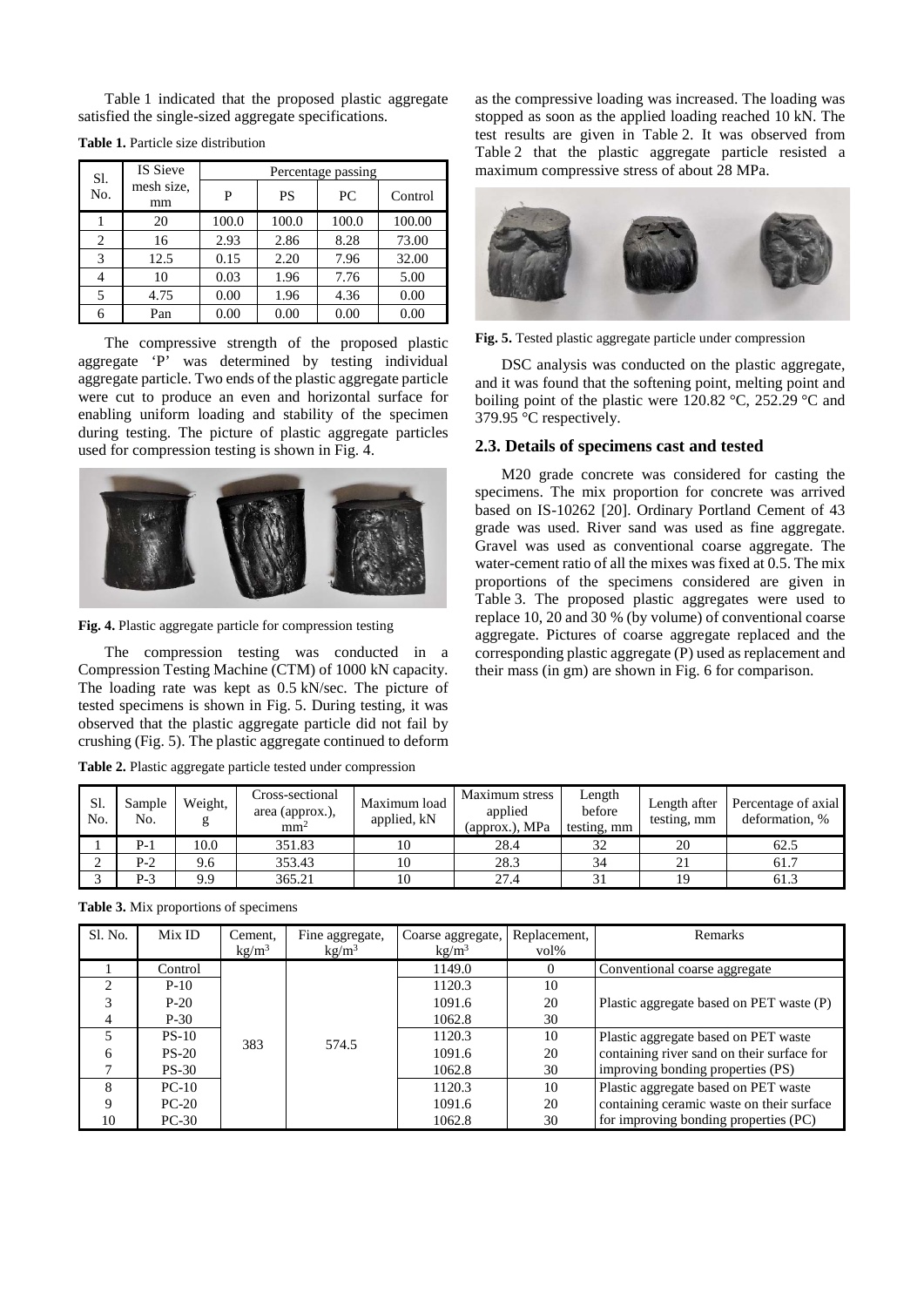

**Fig. 6.** Coarse aggregate replaced and the plastic aggregate used as a replacement

# **3. RESULTS AND DISCUSSION**

#### **3.1. Workability**

The results of slump cone tests are shown in Fig. 7. The test results indicated that the workability of concrete increased with the addition of plastic aggregate P, PS and PC as compared to control concrete. The slump value of control concrete was 26 mm. For all the plastic aggregates (P, PS and PC) considered, the workability increased with an increase in the replacement content by up to 20 %. As the replacement percentage was increased from 20 % to 30 %, the workability of concrete mix with plastic aggregate 'P' and 'PS' did not show appreciable change and the behaviour was similar to that of the concrete mix containing 20 %. However, the test results showed that, for the concrete mix containing plastic aggregate 'PC', the workability decreased as the replacement percentage was increased from 20 % to 30 %. An increase in the workability of concrete (as compared to the control mix) due to the addition of plastic aggregate (up to 20 %) can be attributed to the following major reasons: (i) smoother surface of plastic aggregate as compared conventional coarse aggregate, and (ii) hydrophobic nature of plastic aggregate particles causing increased free water availability. The decreased workability of the mix containing 30 % of plastic aggregate 'PC' was attributed due to the 'interlocking' action provided by the protruding ceramic waste particles with the mortar.

50  $\blacksquare$  P  $\blacksquare$  PS  $\blacksquare$  PC 40 Slump value, mm mm 30 Slump value,  $20$ 10 0 10 20 30 % of Replacement

**Fig. 7.** Slump value of different concrete mixes

#### **3.2. Compressive strength**

The results of compressive strength tests are given in Table 4. The average compressive strength of three cube specimens is given in Table 4. The compressive strength variation is shown graphically in Fig. 8. Test results showed that the replacement of conventional coarse aggregate with the proposed plastic aggregate influenced the compressive strength of the concrete. Each type of plastic aggregate produced different effects on the compressive strength of concrete. In general, it was observed that, the replacement of conventional coarse aggregate with plastic aggregates (P, PS and PC) decreased the compressive strength of concrete. Also, test results showed that the increase in the percentage of replacement decreased the compressive strength of concrete. The compressive strength of concrete with plastic aggregate 'P' was 15 %, 20 % and 28 % less than that of control concrete for 10 %, 20 % and 30 % replacement levels, respectively.

The compressive strength of concrete with plastic aggregate 'PS' was 8 %, 14 % and 20 % less than that of control concrete for 10 %, 20 % and 30 % replacement levels, respectively. The compressive strength of concrete with plastic aggregate 'PC' was 31 %, 39 % and 50 % less than that of control concrete for 10 %, 20 % and 30 % replacement levels respectively. A decrease in the compressive strength of concrete with the usage of plastic aggregate 'P' could be attributed due to poor bonding characteristics with the adjoining cement matrix and the hydrophobic nature of plastic aggregate [4, 10].

| Sl. No. | Mix ID  | Compressive strength,<br>MPa | Flexural strength,<br>MPa | Compressive strength ratio | Flexural strength<br>ratio |
|---------|---------|------------------------------|---------------------------|----------------------------|----------------------------|
|         | Control | 30.7                         | 2.80                      | 1.00                       | 1.00                       |
| ◠       | $P-10$  | 26.2                         | 2.40                      | 0.85                       | 0.86                       |
| 3       | $P-20$  | 24.5                         | 2.35                      | 0.80                       | 0.84                       |
|         | $P-30$  | 22.1                         | 2.29                      | 0.72                       | 0.82                       |
|         | $PS-10$ | 28.2                         | 2.52                      | 0.92                       | 0.90                       |
| 6       | $PS-20$ | 26.5                         | 2.43                      | 0.86                       | 0.87                       |
|         | $PS-30$ | 24.6                         | 2.38                      | 0.80                       | 0.85                       |
| 8       | $PC-10$ | 21.2                         | 2.18                      | 0.69                       | 0.78                       |
| Q       | $PC-20$ | 18.6                         | 1.98                      | 0.61                       | 0.71                       |
| 10      | $PC-30$ | 15.2                         | 1.62                      | 0.50                       | 0.58                       |

**Table 4.** Compressive strength of specimens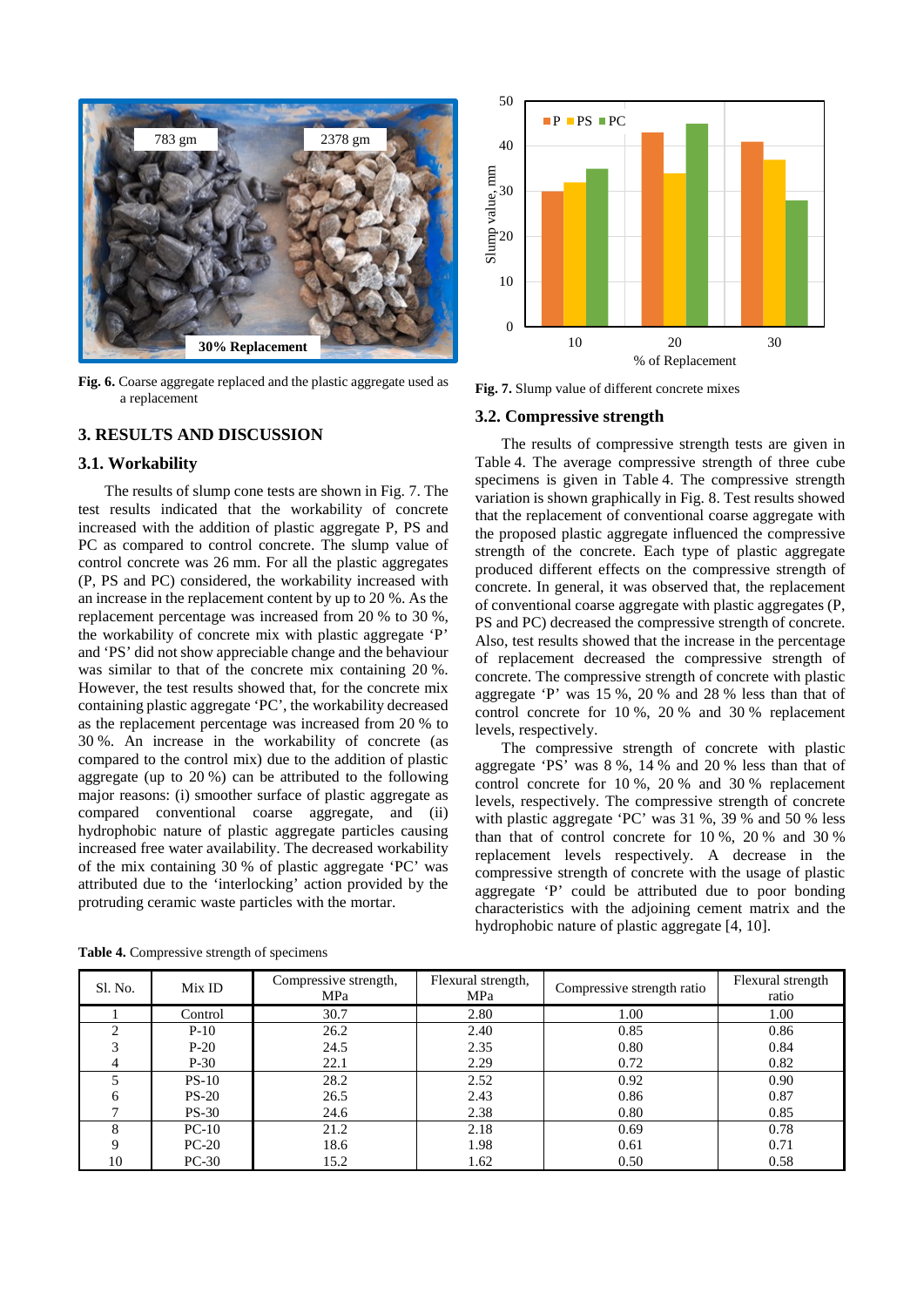

**Fig. 8.** Compressive strength variation

As compared to the performance of plastic aggregate 'P', the plastic aggregate 'PS' behaved better due to improved bonding characteristics due to the presence of sand particles on their surface. However, when compared to the use of plastic aggregate 'P' and 'PS', test results showed that the compressive strength of concrete was adversely affected when the plastic aggregate 'PC' was used. This could be due to the following reasons: (i) the ceramic waste particles that were bonded to the plastic aggregate could not ensure good bonding characteristic with the adjoining cement matrix, and (ii) as the compressive load is applied, the ceramic waste particles partially or completely lost its bond with the plastic aggregate and decreased the strength of concrete. These observations indicated that plastic aggregate 'PS' performed better as compared to the other two plastic aggregates 'P' and 'PC'.

### **3.3. Flexural tensile strength**

The average flexural-tensile strength of the concrete specimens tested is shown graphically in Fig. 9. Comparison of Fig. 8 and Fig. 9 indicated that the variation of flexural tensile strength of the concrete mixes followed a similar trend as that of compressive strength.



**Fig. 9.** Flexural strength variation

The flexural tensile strength of concrete containing plastic aggregate was found to be less than that of control concrete. The flexural tensile strength of concrete with plastic aggregate 'P' was 14 %, 16 % and 18 % less than that of control concrete for the replacement levels 10 %, 20 % and 30 %, respectively. The flexural tensile strength of concrete with plastic aggregate 'PS' was 10 %, 13 % and 15 % less than that of control concrete for the replacement levels 10 %, 20 % and 30 %, respectively.

The flexural tensile strength of control concrete with plastic aggregate 'PC' was 22 %, 29 % and 42 % less than that of control concrete for the replacement levels 10 %, 20 % and 30 %, respectively. The flexural tensile strength of concrete mixes with plastic aggregate 'PC' was significantly lower than that of concrete containing plastic aggregates 'P' or 'PS'.

#### **3.4. Ultrasonic pulse velocity**

Ultrasonic Pulse Velocity (UPV) of the concrete specimens was examined just before testing under compression and the results are given in Table 5. In Table 5, the average UPV values of three specimens are reported.

**Table 5.** UPV test results

| Sl. No. | Mix ID  | $UPV$ , $km/s$ |       |       |  |  |
|---------|---------|----------------|-------|-------|--|--|
|         |         | 10 %           | 20 %  | 30 %  |  |  |
|         | Control |                | 4.718 |       |  |  |
|         |         | 4.509          | 4.476 | 4.388 |  |  |
|         | PS      | 4.517          | 4.491 | 4.362 |  |  |
|         | PC.     | 4.461          | 4.315 | 4.306 |  |  |

It was observed from Table 5 that the UPV of concrete specimens containing the proposed plastic aggregates was less than that of control concrete. As compared to control concrete, the maximum percentage decrease in the UPV value of concrete due to the use of plastic aggregate PC (at 20 % and 30 % replacement levels) was found to be only 9 %. Test results showed that the increase in the percentage use of plastic aggregates slightly decreased the UPV. However, the percentage decrease was found to be  $\leq 3.0$  %. These observations indicated that the use of plastic aggregate did not significantly influence the integrity of concrete, and hence, concrete with integrity similar to that of control concrete could be achieved by using plastic aggregate. As per IS-13311 [21], the quality grade of control concrete was found to be 'Excellent' (with UPV  $> 4.5$  km/s). The quality grade of concrete with plastic aggregate P and PS up to 10 % replacement level was also found to be 'Excellent'. For other concrete specimens, the quality grade was found to be 'Good' (with UPV > 3.5 km/s and  $<$  4.5 km/s).

### **4. CORRELATION STUDIES**

# **4.1. Relation between compressive strength and percentage of replacement**

Regression analysis was carried out on the experimental results to determine strength predictive equations relating the compressive strength of control concrete and the percentage use of plastic aggregates 'P', 'PS' and 'PC'. The different equation was determined for each type of plastic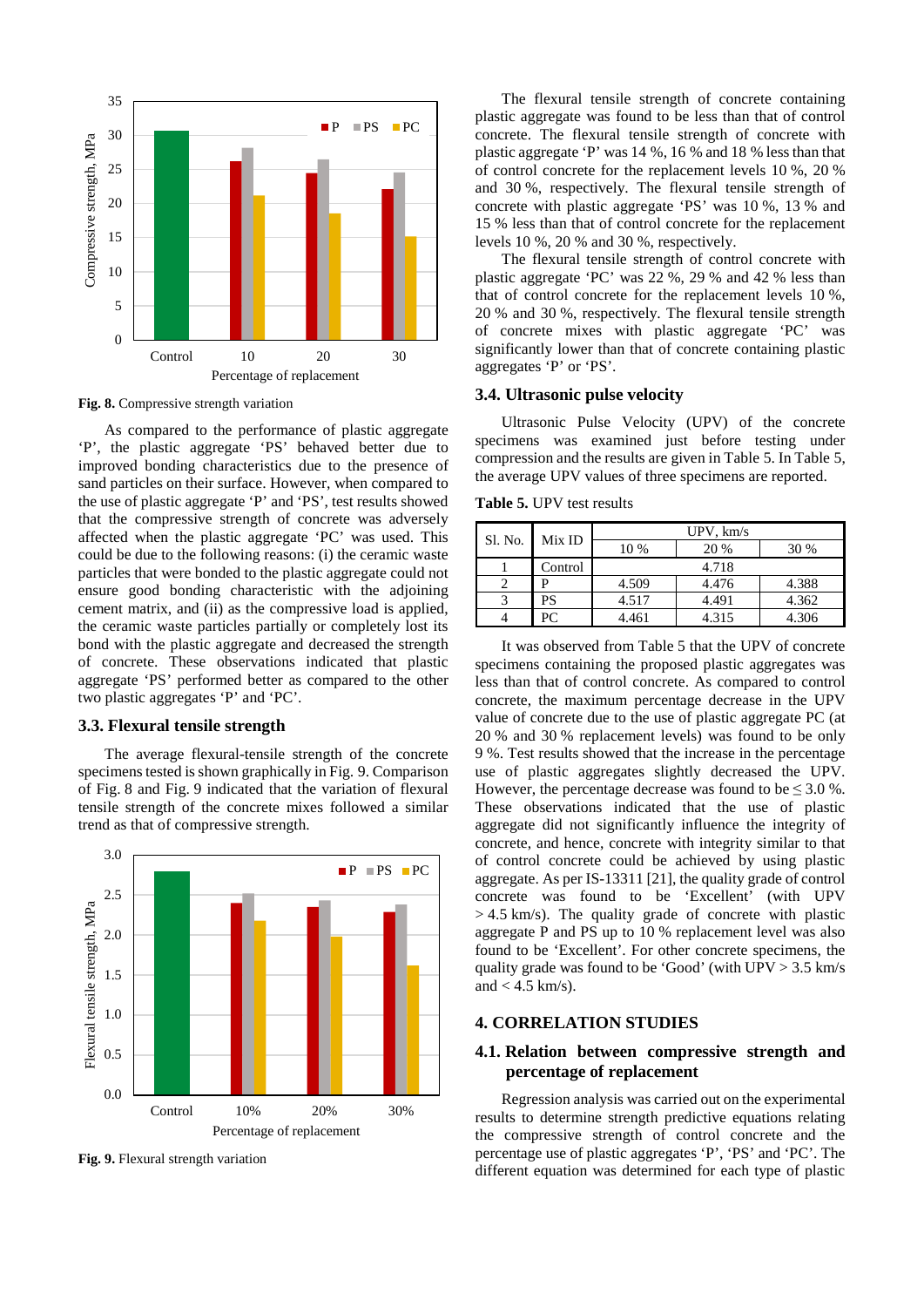aggregate. The results of the regression analyses are pictorially shown in Fig. 11.



**Fig. 10.** Regression analysis

Fig. 10 indicated that the compressive strength of concrete decreased non-linearly with the increase in the percentage use of the proposed plastic aggregates 'P', 'PS' and 'PC'. The compressive strength of concrete can be represented by a general form as a function of different variables.

 $f_{\rm sc} = f_{\rm n}$  ( $f_{\rm ck}$  is the percentage of replacement and a numerical factor that depends on the type of plastic aggregate used as replacement)

$$
f_{\rm sc} = f_{\rm ck} \cdot x^{\rm y},\tag{1}
$$

where  $f_{\rm sc}$  is the compressive strength of sustainable concrete with plastic aggregate, MPa;  $f_n$  is the function of  $f_{ck}$ ;  $f_{ck}$  is the compressive strength of control concrete, MPa; *x* is the percentage of replacement, %; *y* is the numerical factor that depends on the type of plastic aggregate used as replacement.

The values of numerical factor (*y*) as obtained from the regression analyses are 0.15, 0.23 and 0.49 for the plastic aggregate 'PS', 'P' and 'PC' respectively. The results indicated that the numerical factor (*y*) value was higher for aggregate 'PC'. The value of numerical factor (*y*) was the least for aggregate 'PS'. As compared to that of 'PS', the numerical factor (*y*) was 53 % more for 'P', and it was 3.26 times more for 'PC'. This observation indicated that the

**Table 6.** Experimental and predicted flexural strength

value of the numerical factor could be correlated against the strength decrease of concrete. Higher the numerical factor value, the higher the decrease in the strength of concrete.

# **4.2. Correlation between compressive strength and flexural-tensile strength**

In this section, correlations between the compressive and flexural-tensile strengths of concrete with plastic aggregate are made. Regression analysis was used to determine the correlation function, and the result is graphically shown in Fig. 11.

The relationship between the compressive and flexuraltensile strengths of concrete mixes considered is expressed as follows:

$$
f_{\text{tsc}} = 0.26 f_{\text{sc}}^{0.69},\tag{2}
$$

The experimental and predicted flexural-tensile strengths (based on Eq. 2) of the concrete mixes are given in Table 6. It was observed that the predicted flexural-tensile strength was closer to the experimental values.



**Fig. 11.** Correlation between compressive and flexural strength

|                   |          | Experimental                                                                                   | Predicted |                                    |
|-------------------|----------|------------------------------------------------------------------------------------------------|-----------|------------------------------------|
| Sl. No.<br>Mix ID |          | Flexural-tensile strength, $f_{\text{tsc\_exp}}$<br>Compressive strength, $f_{\text{sc\_exp}}$ |           | Proposed Eq. $2, f_{\text{tsc}_2}$ |
|                   | $CA1-10$ | 26.2                                                                                           | 2.40      | 2.46                               |
|                   | CA1-20   | 24.5                                                                                           | 2.35      | 2.35                               |
| 3                 | CA1-30   | 22.1                                                                                           | 2.29      | 2.18                               |
| 4                 | $CA2-10$ | 28.2                                                                                           | 2.52      | 2.59                               |
|                   | $CA2-20$ | 26.5                                                                                           | 2.43      | 2.48                               |
| 6                 | CA2-30   | 24.6                                                                                           | 2.38      | 2.35                               |
| $\mathcal{I}$     | $CA3-10$ | 21.2                                                                                           | 2.18      | 2.12                               |
| 8                 | $CA3-20$ | 18.6                                                                                           | 1.98      | 1.93                               |
|                   | CA3-30   | 15.2                                                                                           | 1.62      | 1.68                               |